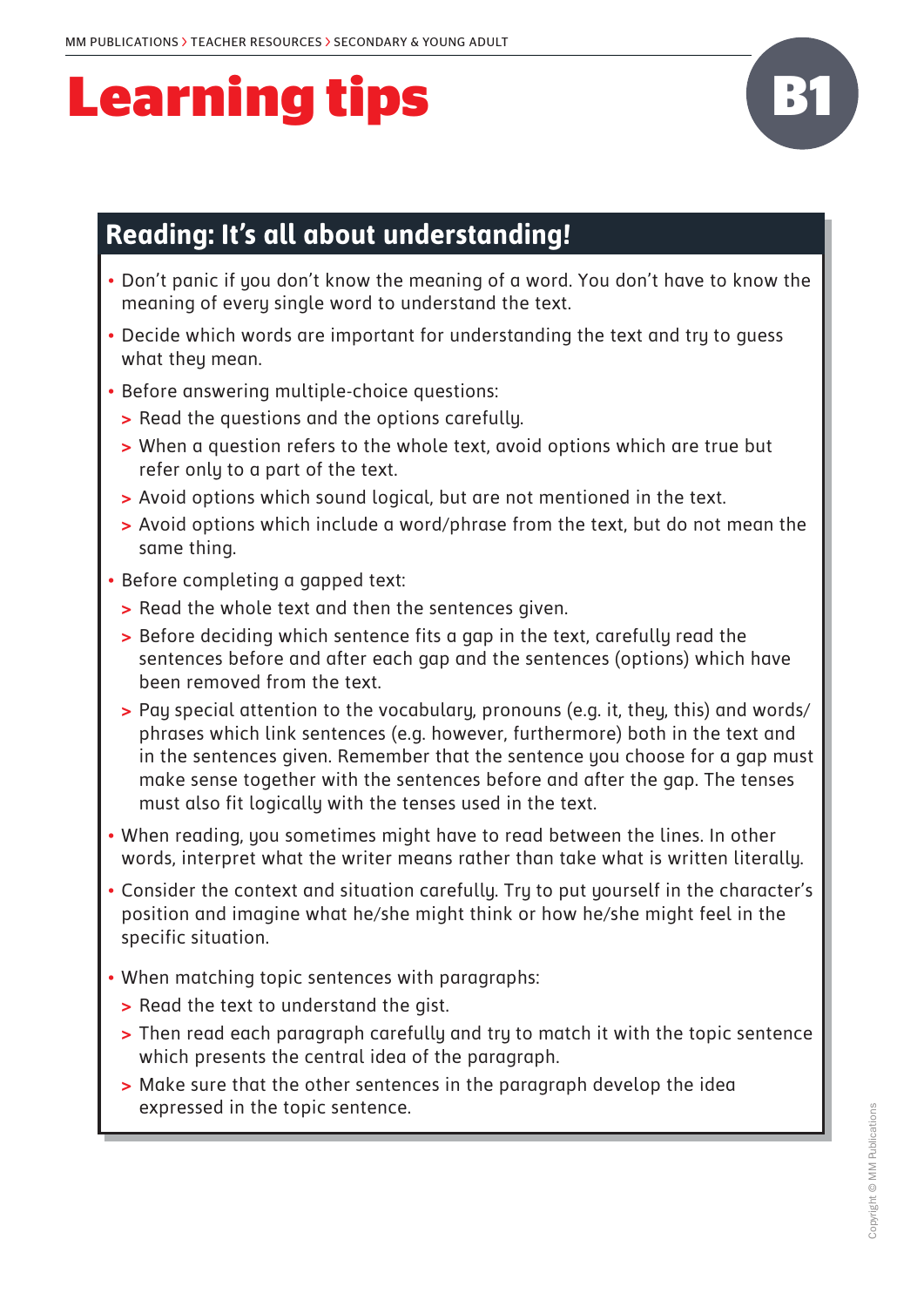# **Learning tips B1**



- • Speak clearly.
- Don't worru if you make a mistake. Correct yourself if you can, otherwise just continue speaking.
- If you can't remember a word, don't stop. Try to use other words.
- When you need more time to think about what to say, use phrases like: 'Well, let's see now' or 'Well, let me think'.
- Help each other if one of you gets stuck, for instance by asking a question.
- Express your opinion and give reasons. Remember, no answer is right or wrong, as long as it is justified.
- • When discussing a topic, use a range of vocabulary and structures. Try not to repeat the same words all the time.
- When discussing a topic with someone:
	- **>** Listen carefully to the other person.
	- **>** Take turns to speak and when it's your turn to speak, avoid long pauses. Try to keep the conversation going.
	- **>** If you haven't understood something, ask the speaker to repeat or clarify what he or she said (e.g. Could you please repeat that? / Could you say that again? / What do you mean? / Are you saying that...?).
	- **>** Don't worry if you disagree with the other person. Express your opinion and give reasons.
	- **>** Respond to what the other speaker says (e.g. That's a good idea! / I don't know about that.) and show interest (e.g. Really? / Yes?).
	- **>** Do not answer questions with just a 'Yes', 'No' or 'OK'.
	- **>** Try not to interrupt the other speaker frequently. If you need to interrupt, do it politely (Hold on. Are you saying that…? / Could I say something before you continue? / Sorry to interrupt, but….).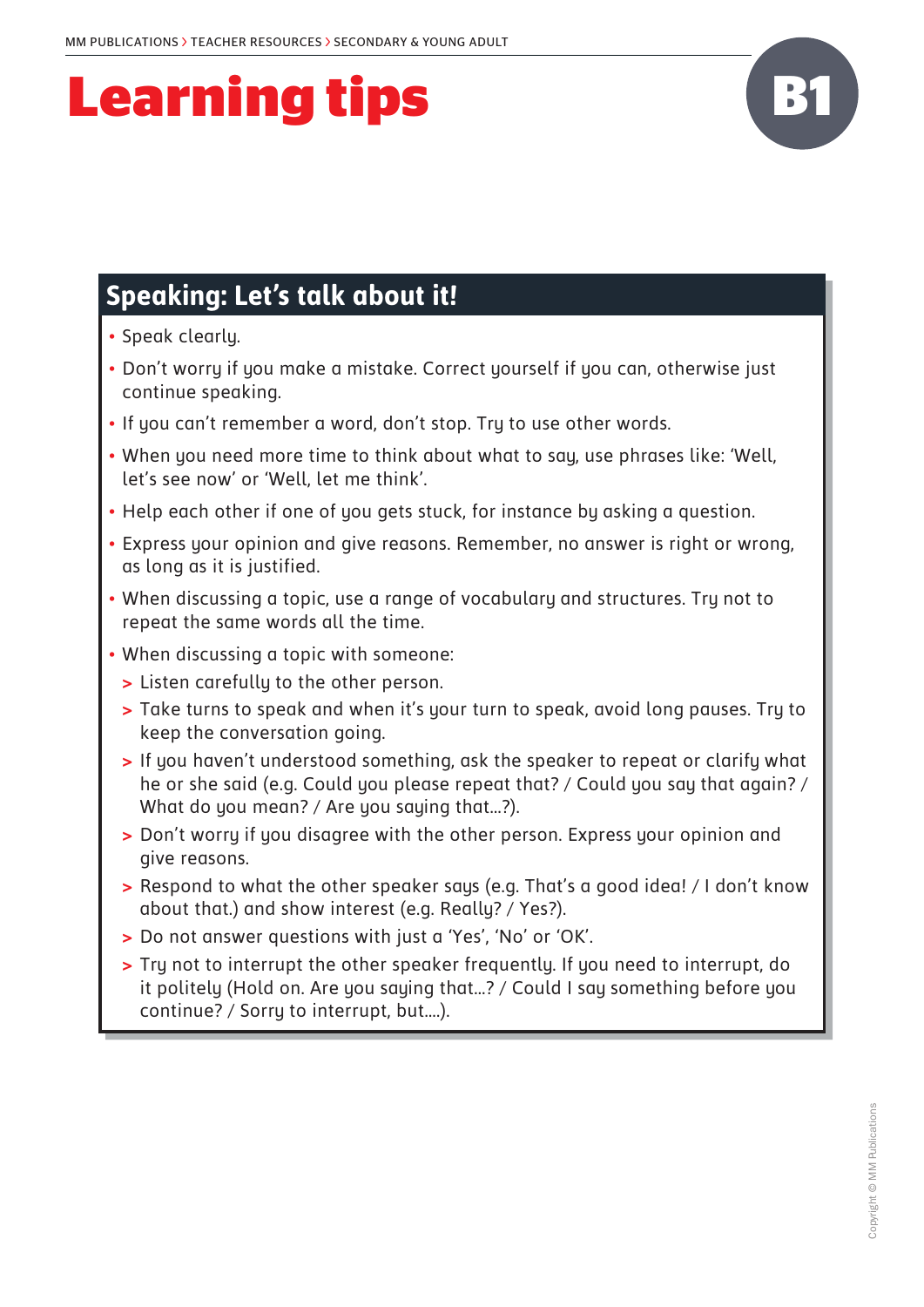## **Learning tips**



### **Listening: Getting the message!**

- Read the questions carefully before listening to the recording. This will give you some idea of what you are going to hear and what kind of answers you are looking for.
- While listening try to understand the main points, not every single word. Listen for key words or phrases which can guide you to the correct answer.
- Don't be in a hurry to answer a question immediately. Listen carefully till the end and check all the options before your final decision.
- • When listening to a dialogue, pay attention to the speakers' intonation and word stress. They can give you useful information about the speakers' feelings, mood or attitude.
- • When answering questions that refer to gist, don't focus on details. Try to understand the general meaning of what is being said.
- • When dealing with questions that have three options, try to justify why the answer you have chosen is correct and the other options are incorrect.
- • When completing information, check that your answers make sense with the rest of the information given.